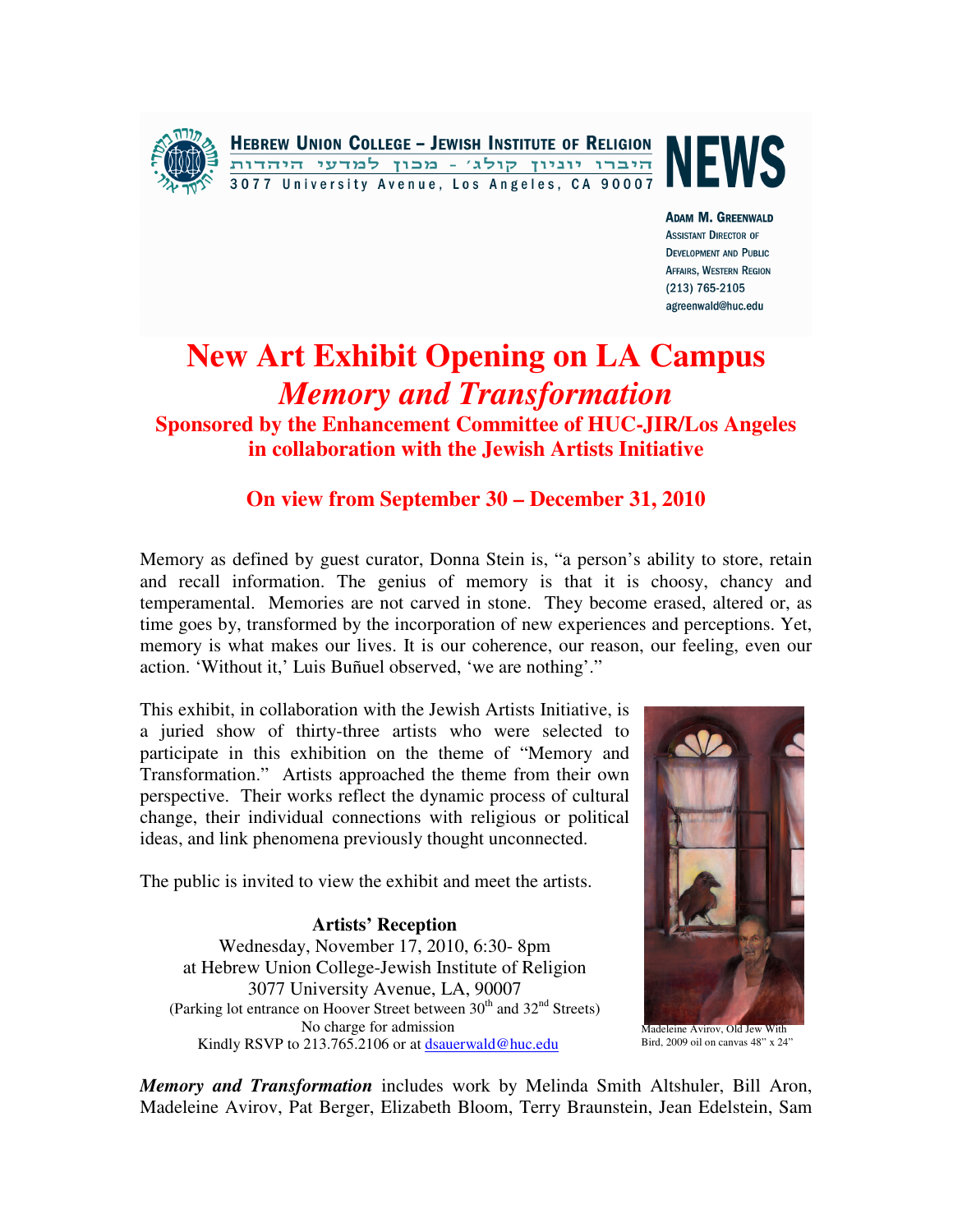Erenberg, Benny Ferdman, Bruria Finkel, Max Finkelstein, Simone Gad, Shelley Gazin, Carol Goldmark, Baila Goldenthal, Bonita Helmer, Gilah Yelin Hirsch, Kathryn Jacobi, Marcie Kaufman, Karen Koblitz, Nancy Goodman Lawrence, Eileen Levinson, Laurel Paley, Victor Raphael, Yoella Razili, Elena Mary Siff, Doni Silver Simons, Ruth Snyder, Debra Sokolow, Erella Teitler, Ruth Weisberg, Eugene Yelchin and Harriet Zeitlin.

Highlights of a few of the featured artists:

**Ruth Weisberg's** *Alight* (2006) is from a series of images that narrate clandestine journeys to Palestine in the immediate aftermath of World War II. Weisberg conceives of life as a journey and in this color monotype investigates the 20th century history of the Jews in relation to issues of survival and new beginnings.

The work of **Madeleine Avirov** is driven by a desire to participate in what the Greek call *kairos,* "the appointed time," when the eternal breaks in upon *chronos,* chronological time. *Old Jew with Bird* (2009) is a portrait of Avirov's father who died in 2004 at 89. As she describes it, "I was driven by the hope that by inserting my father into an invented interior, whose every wall, window, garment, outsized crow would be self-evidently numinous by virtue of how I had described them, that I could force open a door into the details of the past, and that the details would yield a new story. I wanted to change the past by wrenching meaning from its unconscious crowded darkness."

**Nancy Goodman Lawrence***'s The Goodman Kids #2* (2007) is a double portrait of the artist and her younger brother when they were children. She completed the collage a year after he died.



Red Creek Valley," 2009, ceramic and graphite on paper, 36" x 33.5" x 10"

**Simone Gad** immigrated to Boyle Heights with her Holocaust survivor Polish-born parents in 1951 from Brussels, Belgium, where she was born. Her work focuses on the built environment in homage to old Los Angeles and is a clarion call for preservation of the city's rich architectural heritage beginning with the Victorian, Craftsmen and Art Deco structures. Her painting of *Front Gate at Night—Chinatown Plaza* (2009-10) evokes memories of her early childhood when she often visited Chinatown and its exotic architecture.

The simple vessels of **Karen Koblitz**'s Tattoo Series emulate ancient burial objects found in Azerbaijan, the exotic crossroads of the Caucasus Mountains and the Caspian Sea. Koblitz was inspired by archaeologist's drawings that map the surface symbols

found on a container's exterior. Dotted *sgrafitto* patterns on the surface of her pots are repeated on paper and hang on the wall behind each vessel in the group. The images included on *Red Creek Valley* (2009) reproduce her niece's tattoos. All the symbols recall significant memories and at the same time serve as body ornamentation.